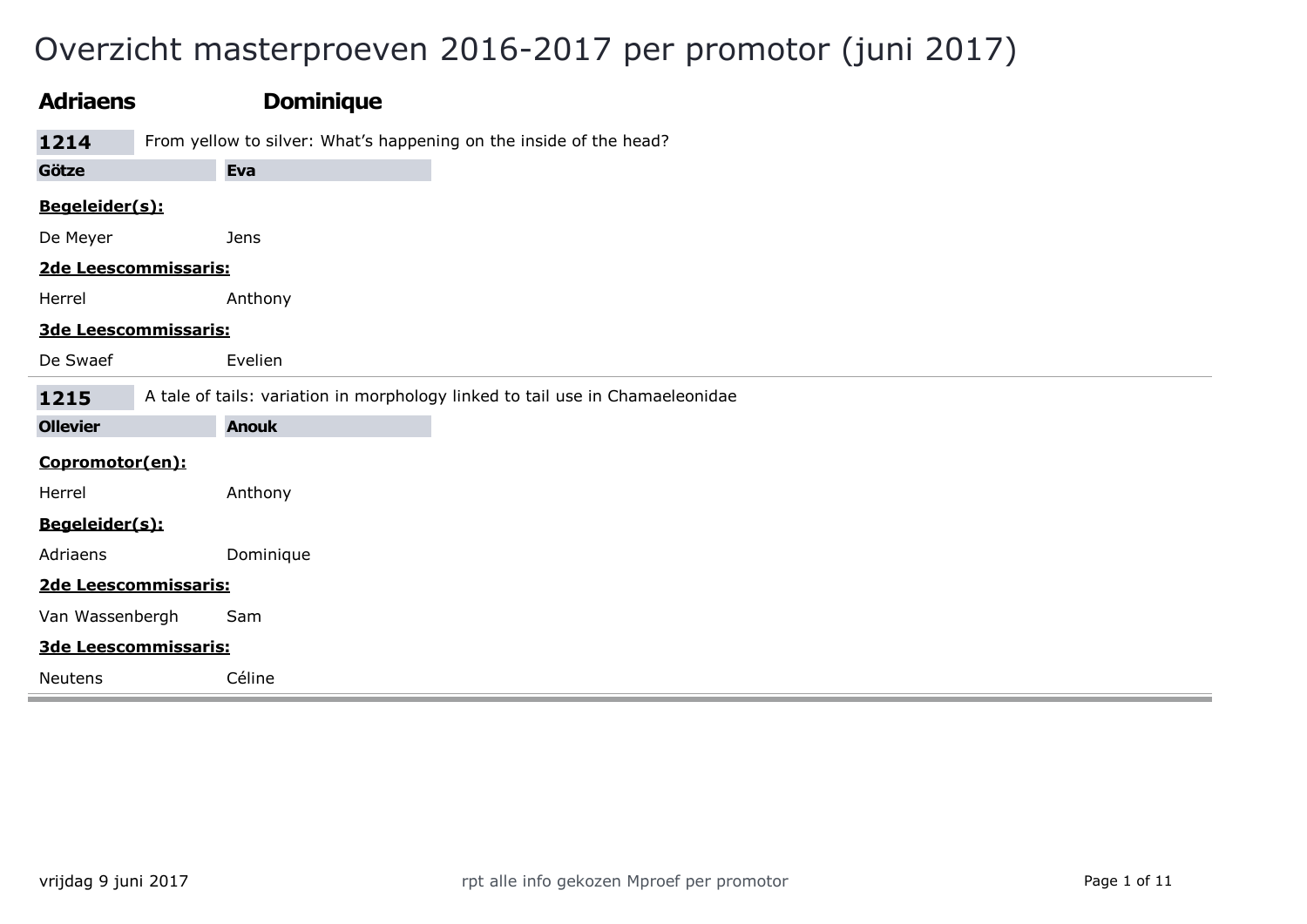| <b>Baeten</b>        | <b>Lander</b>                                                                      |
|----------------------|------------------------------------------------------------------------------------|
| 1216                 | Effect of forest isolation and tree diversity on seed predation in Geum urbanum    |
| <b>Moeneclaey</b>    | <b>Iris</b>                                                                        |
| Copromotor(en):      |                                                                                    |
| Bonte                | <b>Dries</b>                                                                       |
| Begeleider(s):       |                                                                                    |
| Sercu                | <b>Bram</b>                                                                        |
| 2de Leescommissaris: |                                                                                    |
| Bonte                | <b>Dries</b>                                                                       |
| 3de Leescommissaris: |                                                                                    |
| D'hondt              | <b>Bram</b>                                                                        |
|                      |                                                                                    |
| <b>Beeckman</b>      | <b>Tom</b>                                                                         |
| 1221                 | Unraveling the role of GOLVEN6 signaling in lateral root initiation in A. thaliana |
| <b>Jourquin</b>      | <b>Joris</b>                                                                       |
| Copromotor(en):      |                                                                                    |
| Fernandez            | Ana                                                                                |
| Begeleider(s):       |                                                                                    |
| Vangheluwe           | <b>Nick</b>                                                                        |
| 2de Leescommissaris: |                                                                                    |
| Parizot              | <b>Boris</b>                                                                       |
| 3de Leescommissaris: |                                                                                    |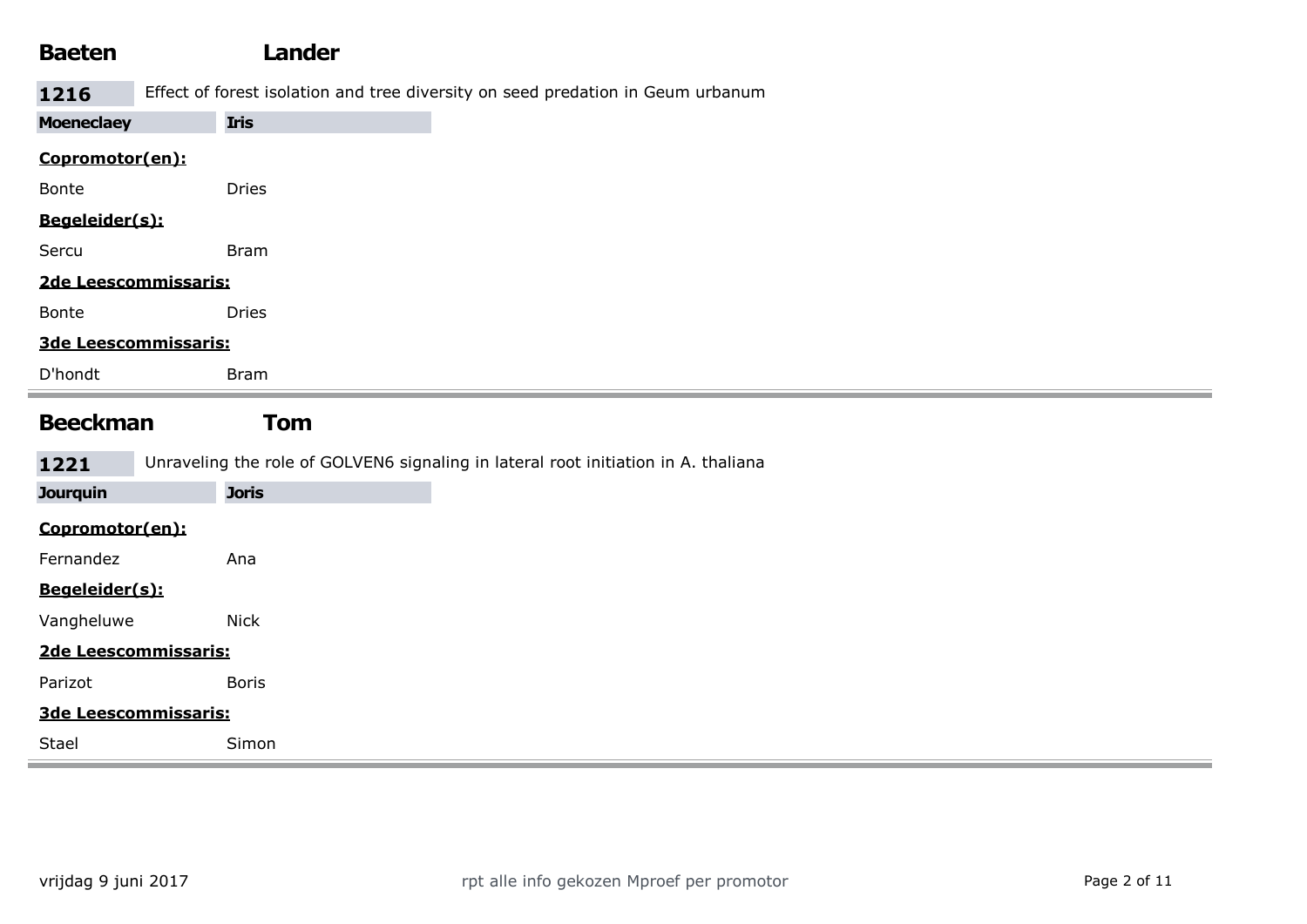| <b>Bonte</b>         | <b>Dries</b>                                                                                                                   |
|----------------------|--------------------------------------------------------------------------------------------------------------------------------|
| 1229                 | How connectivity affects eco-evolutionary dynamics in metapopulations: a practical approach using T.urticea as a model species |
| De Wilde             | <b>Roeland</b>                                                                                                                 |
| Begeleider(s):       |                                                                                                                                |
| Masier               | Stefano                                                                                                                        |
| 2de Leescommissaris: |                                                                                                                                |
| Vandegehuchte        | Martijn                                                                                                                        |
| 3de Leescommissaris: |                                                                                                                                |
| Vyverman             | Wim                                                                                                                            |
| 1231                 | The spatial organisation of nest aggregates in a digger wasp                                                                   |
| <b>Batsleer</b>      | <b>Femke</b>                                                                                                                   |
| Begeleider(s):       |                                                                                                                                |
| Bonte                | <b>Dries</b>                                                                                                                   |
| 2de Leescommissaris: |                                                                                                                                |
| Provoost             | Sam                                                                                                                            |
| 3de Leescommissaris: |                                                                                                                                |
| Maes                 | Dirk                                                                                                                           |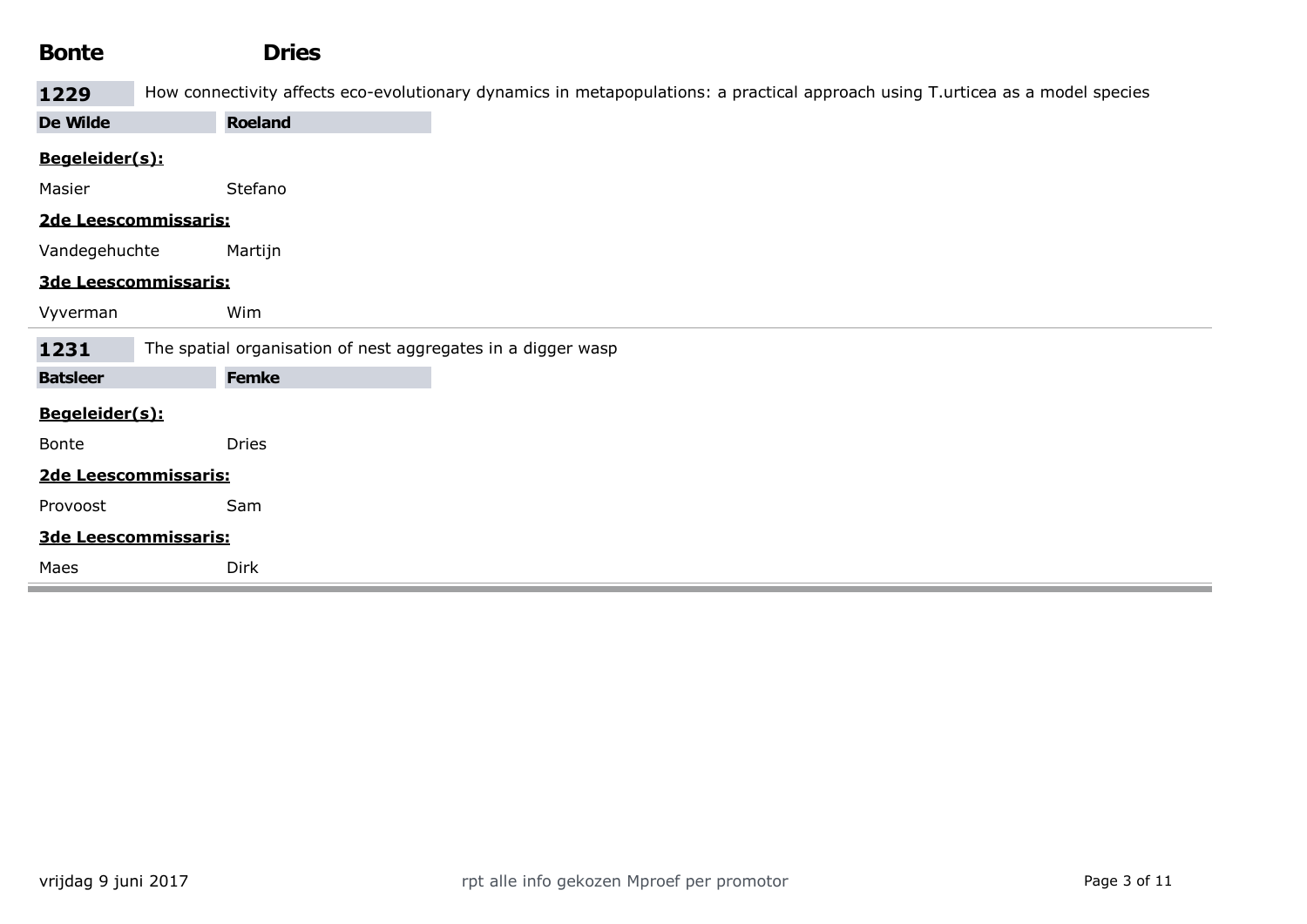## Braeckman Bart

1233 Do healthspan-promoting genes and chemical compounds delay sarcopenia in C. elegans?

| <b>Verschuuren</b>   | <b>Clara</b>                                                                                  |
|----------------------|-----------------------------------------------------------------------------------------------|
| Begeleider(s):       |                                                                                               |
| Dhondt               | Ineke                                                                                         |
| 2de Leescommissaris: |                                                                                               |
| Bert                 | Wim                                                                                           |
| 3de Leescommissaris: |                                                                                               |
| Depuydt              | Geert                                                                                         |
| 1235                 | The effect of health-promoting genes and compounds on stress response pathways in C. elegans. |
| <b>Baeten</b>        | <b>Sofie</b>                                                                                  |
| Begeleider(s):       |                                                                                               |
| Dhondt               | Ineke                                                                                         |
| 2de Leescommissaris: |                                                                                               |
| Monje Moreno         | Jose Manuel                                                                                   |
| 3de Leescommissaris: |                                                                                               |
| Depuydt              | Geert                                                                                         |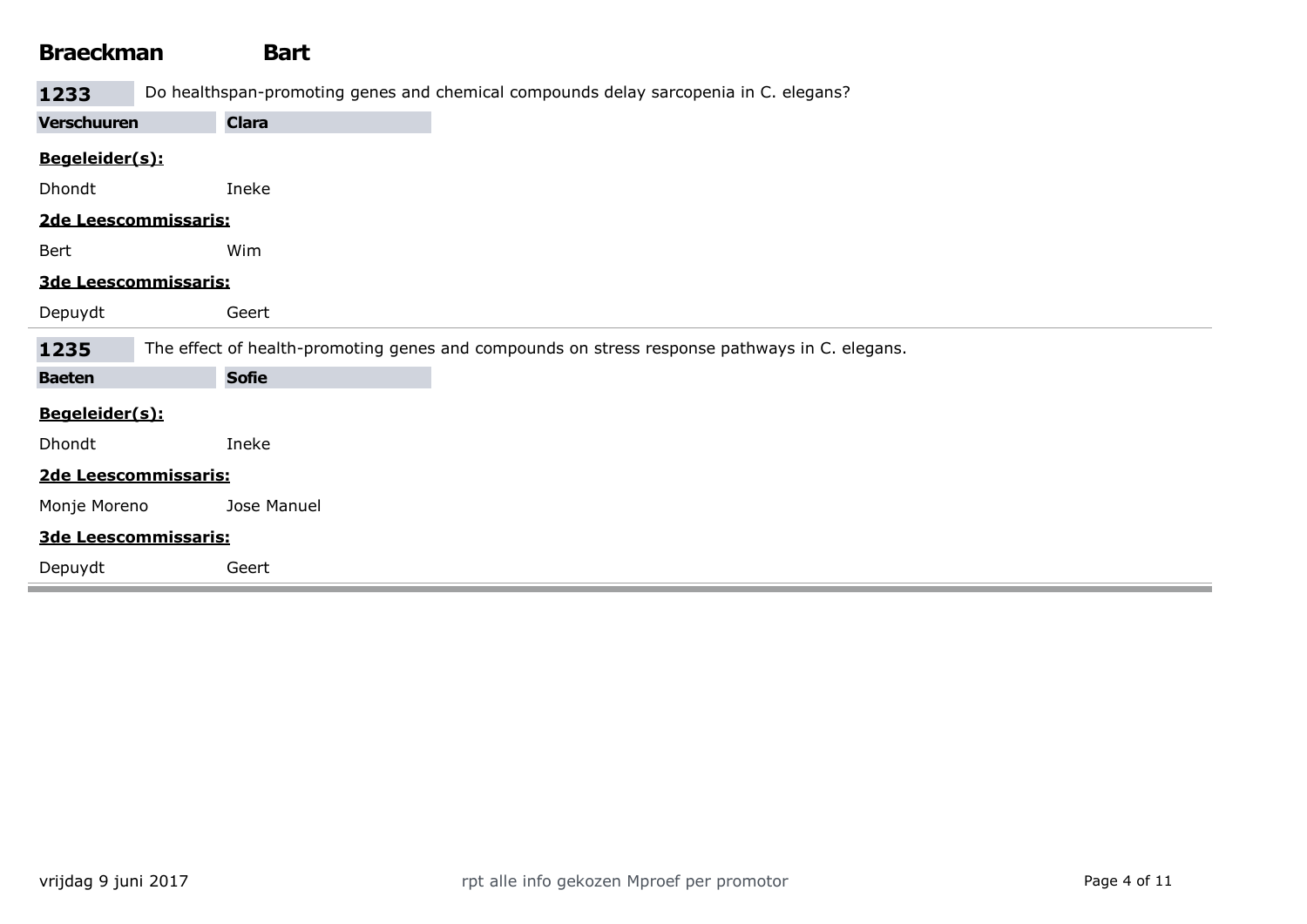## Ceulemans Reinhart 1142 Poplars under a short rotation coppice regime: genotypic variation in shoot dynamics and above-ground biomass productivity Van Damme Liesbeth Copromotor(en): Van Der Straeten Dominique Begeleider(s): Vanbeveren Stefan 2de Leescommissaris: Vandenbussche Filip 3de Leescommissaris: Bonte Dries De Clerck Olivier 1085 Anthropogenic stressors alter the epiphytic bacterial community of the brown seaweed Cystoseira compressa Westmeijer **George** Copromotor(en): Willems **Anne** Begeleider(s): Mancuso Paolo 2de Leescommissaris: Willems **Anne** 3de Leescommissaris: Leliaert Frederik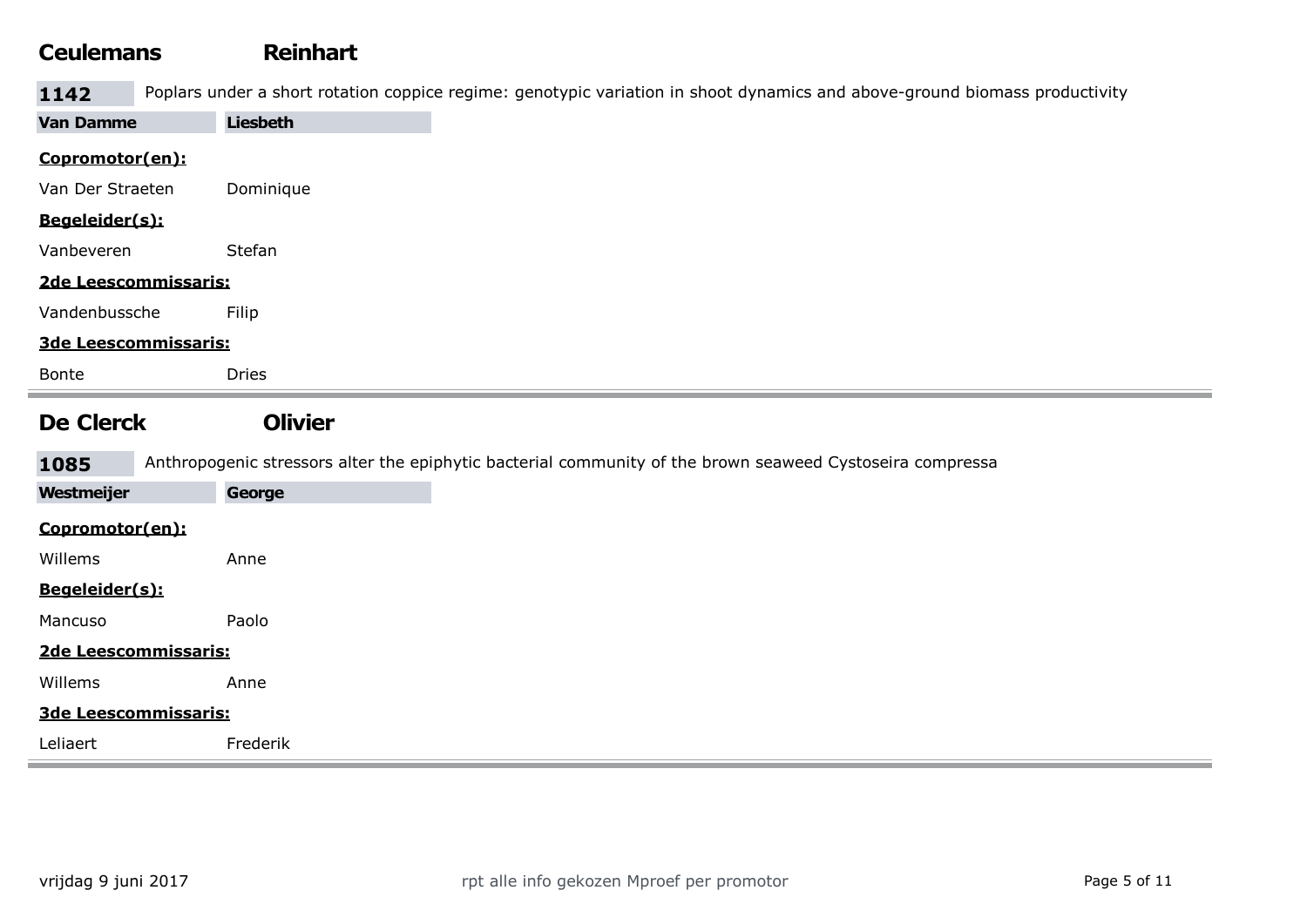## de la Peña Eduardo

1243 The influence of Agro-ecological Service Crops (ASC) on soil ecological sustainability and crop/insect interactions

| <b>Witvrouw</b> | <b>Klaas</b>                                                                                 |
|-----------------|----------------------------------------------------------------------------------------------|
| Copromotor(en): |                                                                                              |
| Casteels        | Hans                                                                                         |
| Begeleider(s):  |                                                                                              |
| Casteels        | Hans                                                                                         |
|                 | 2de Leescommissaris:                                                                         |
| Casteels        | Hans                                                                                         |
|                 | 3de Leescommissaris:                                                                         |
| Moens           | Joachim                                                                                      |
| Goetghebeur     | Paul                                                                                         |
| 1253            | The Talaumas (Magnoliaceae) of Soutern Mexico: From SSR genetics to conservation management. |
| <b>Merkx</b>    | <b>Ruud</b>                                                                                  |
| Copromotor(en): |                                                                                              |
| Samain          | Marie-Stéphanie                                                                              |
| Begeleider(s):  |                                                                                              |
| Veltjen         | Emily                                                                                        |
| Asselman        | Pieter                                                                                       |
|                 | 2de Leescommissaris:                                                                         |
| Samain          | Marie-Stéphanie                                                                              |
|                 | 3de Leescommissaris:                                                                         |
|                 |                                                                                              |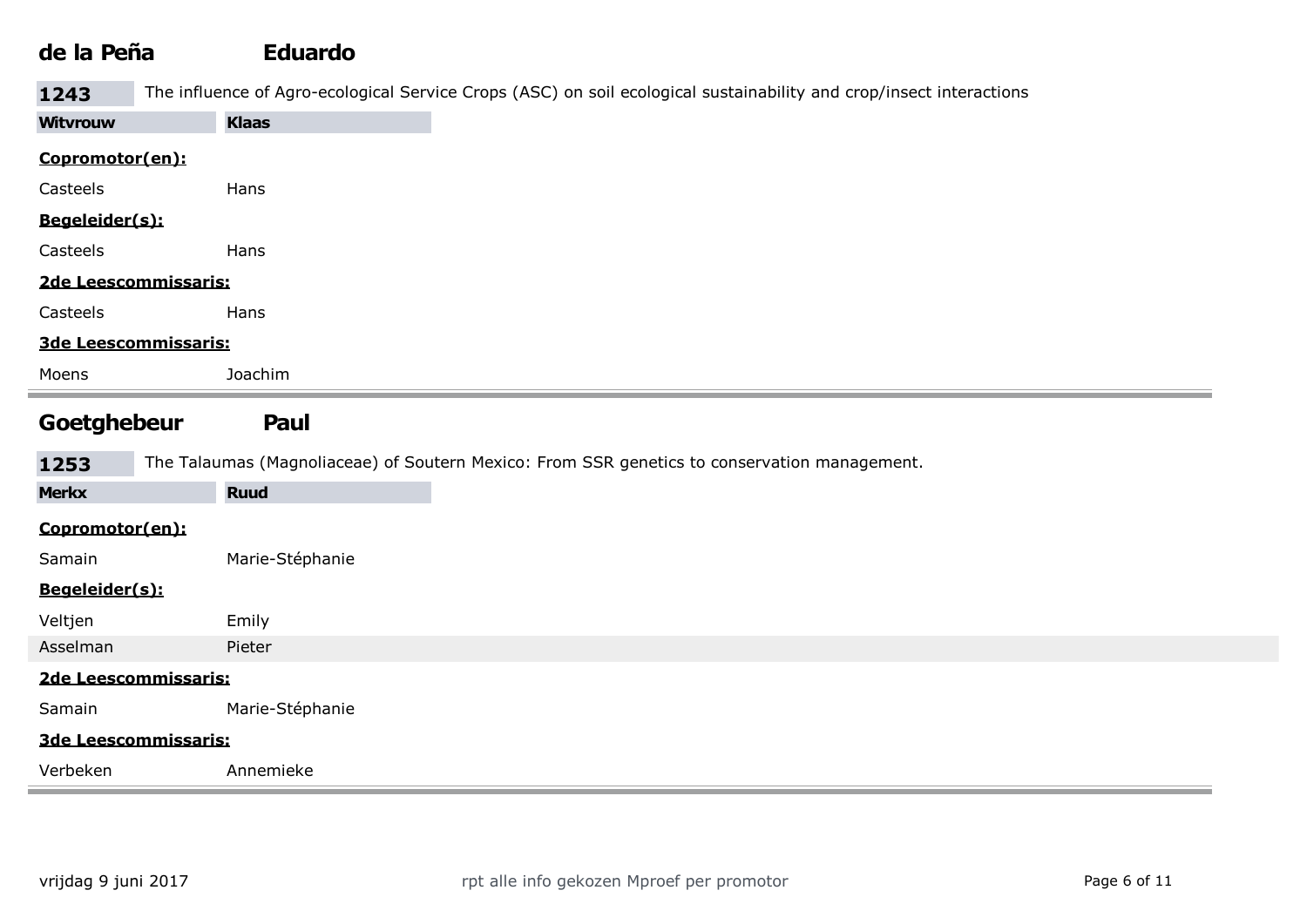### Hendrickx Frederik

1260 Supergenes, phenotypic switching and the evolution of conspicuous sexual selected traits.

| <b>Sinnesael</b>     | <b>Mickey</b> |
|----------------------|---------------|
| Copromotor(en):      |               |
| Vangestel            | Carl          |
| Begeleider(s):       |               |
| Hendrickx            | Frederik      |
| Vangestel            | Carl          |
| 2de Leescommissaris: |               |
| Vangestel            | Carl          |
| 3de Leescommissaris: |               |
| Sonet                | Gontran       |

#### Hoffmann Maurice

1266 Restoration of a coppice-with-standards management in Meerdaal Forest (Belgium): effects on herb layer species composition.

| <b>Rogier</b>        | <b>Thomas</b> |                                           |
|----------------------|---------------|-------------------------------------------|
| Copromotor(en):      |               |                                           |
| De Keersmaeker       | Luc           |                                           |
| Begeleider(s):       |               |                                           |
| Thomaes              | Arno          |                                           |
| Vandekerkhove        | <b>Kris</b>   |                                           |
| Van der Aa           | Beatrijs      |                                           |
| De Keersmaeker       | Luc           |                                           |
| 2de Leescommissaris: |               |                                           |
| Vandekerkhove        | <b>Kris</b>   |                                           |
| 3de Leescommissaris: |               |                                           |
| Hermy                | Martin        |                                           |
| vrijdag 9 juni 2017  |               | rpt alle info gekozen Mproef per promotor |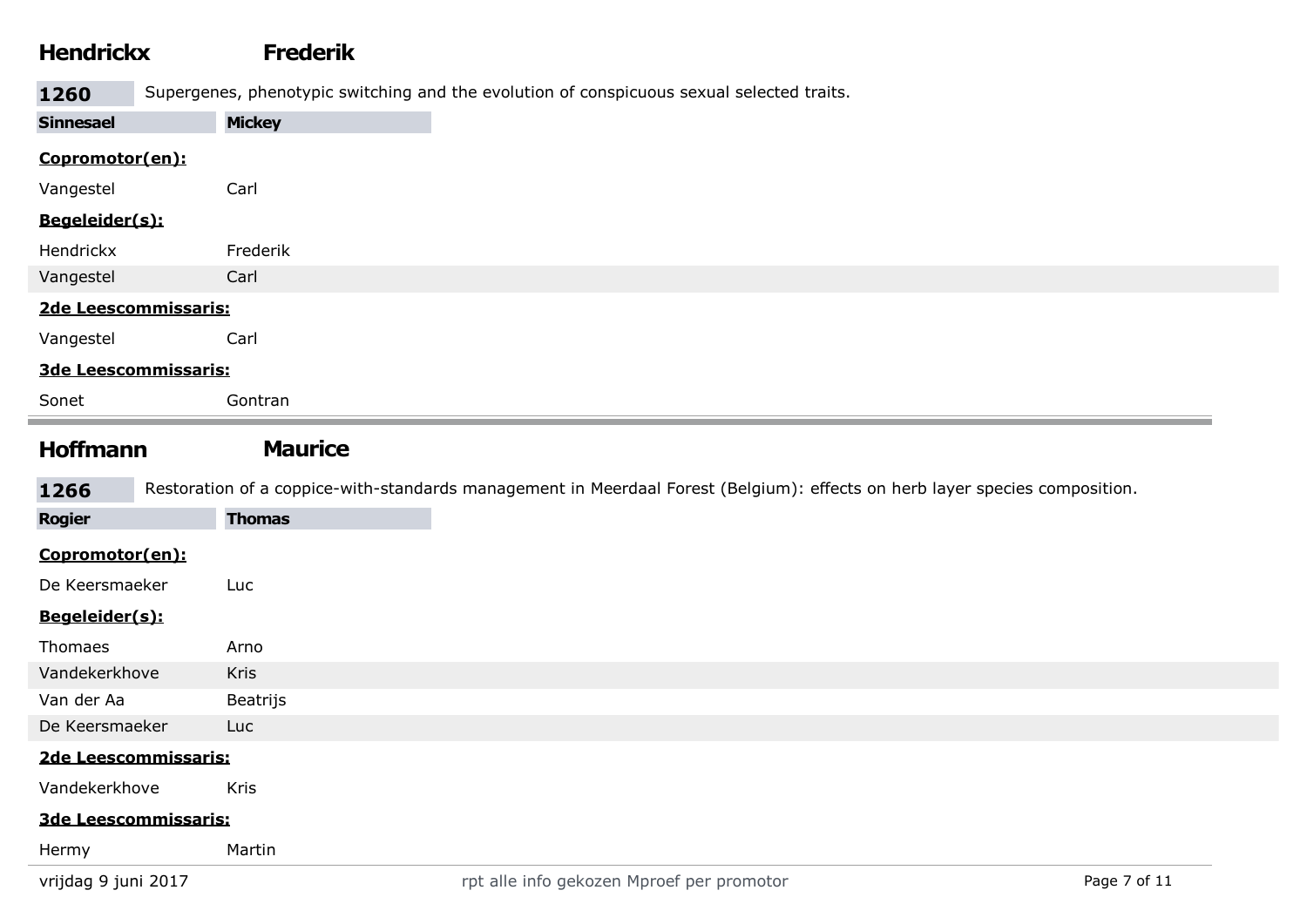| Lens             | <b>Luc</b>                                                                                                                  |
|------------------|-----------------------------------------------------------------------------------------------------------------------------|
| 1279             | Resolving relationships between parental feeding strategies and early development in chicks of the Lesser Black-backed Gull |
| <b>Meyers</b>    | <b>Nelle</b>                                                                                                                |
| Copromotor(en):  |                                                                                                                             |
| De Neve          | Liesbeth                                                                                                                    |
| Begeleider(s):   |                                                                                                                             |
| Sotillo Gonzales | Alejandro                                                                                                                   |
|                  | 2de Leescommissaris:                                                                                                        |
| Stienen          | Eric                                                                                                                        |
|                  | 3de Leescommissaris:                                                                                                        |
| Strubbe          | Diederik                                                                                                                    |
|                  |                                                                                                                             |
| Leroux           | <b>Olivier</b>                                                                                                              |
| 1281             | Calcium oxalate crystal types and their distribution among ferns and lycophytes                                             |
| <b>Anthoons</b>  | <b>Bastien</b>                                                                                                              |
| Copromotor(en):  |                                                                                                                             |
| Verstraete       | <b>Brecht</b>                                                                                                               |
| Begeleider(s):   |                                                                                                                             |
| Eeckhout         | Sharon                                                                                                                      |
|                  | 2de Leescommissaris:                                                                                                        |
| Viane            | Ronnie                                                                                                                      |
|                  | 3de Leescommissaris:                                                                                                        |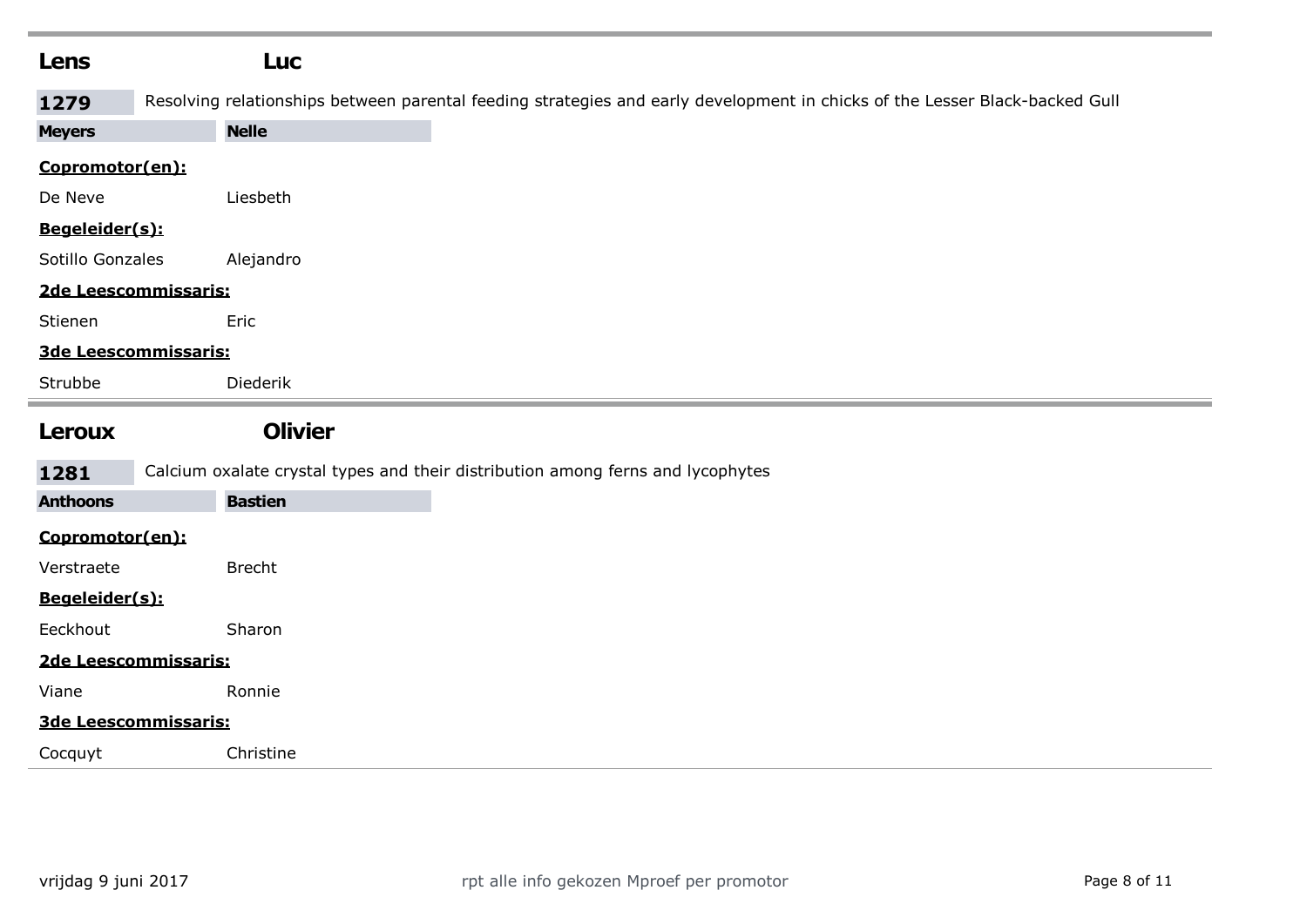#### 1282 Ultrastructural and in situ cell wall analysis of fern sclerenchyma fibres

| Quaghebeur      | <b>Joren</b>                                                                            |
|-----------------|-----------------------------------------------------------------------------------------|
| Begeleider(s):  |                                                                                         |
| Leroux          | Olivier                                                                                 |
|                 | 2de Leescommissaris:                                                                    |
| Viane           | Ronnie                                                                                  |
|                 | 3de Leescommissaris:                                                                    |
| De Crop         | Eske                                                                                    |
|                 |                                                                                         |
| <b>Moens</b>    | <b>Tom</b>                                                                              |
| 1283            | Seasonal movement of Atlantic cod (Gadus morhua) in the Southern Bight of the North Sea |
| <b>Lanssens</b> | <b>Thomas</b>                                                                           |
| Copromotor(en): |                                                                                         |
| Reubens         | Jan                                                                                     |
| Begeleider(s):  |                                                                                         |
| Verhelst        | Pieterjan                                                                               |
|                 | 2de Leescommissaris:                                                                    |
| Reubens         | Jan                                                                                     |
|                 | 3de Leescommissaris:                                                                    |
| Hostens         | Kris                                                                                    |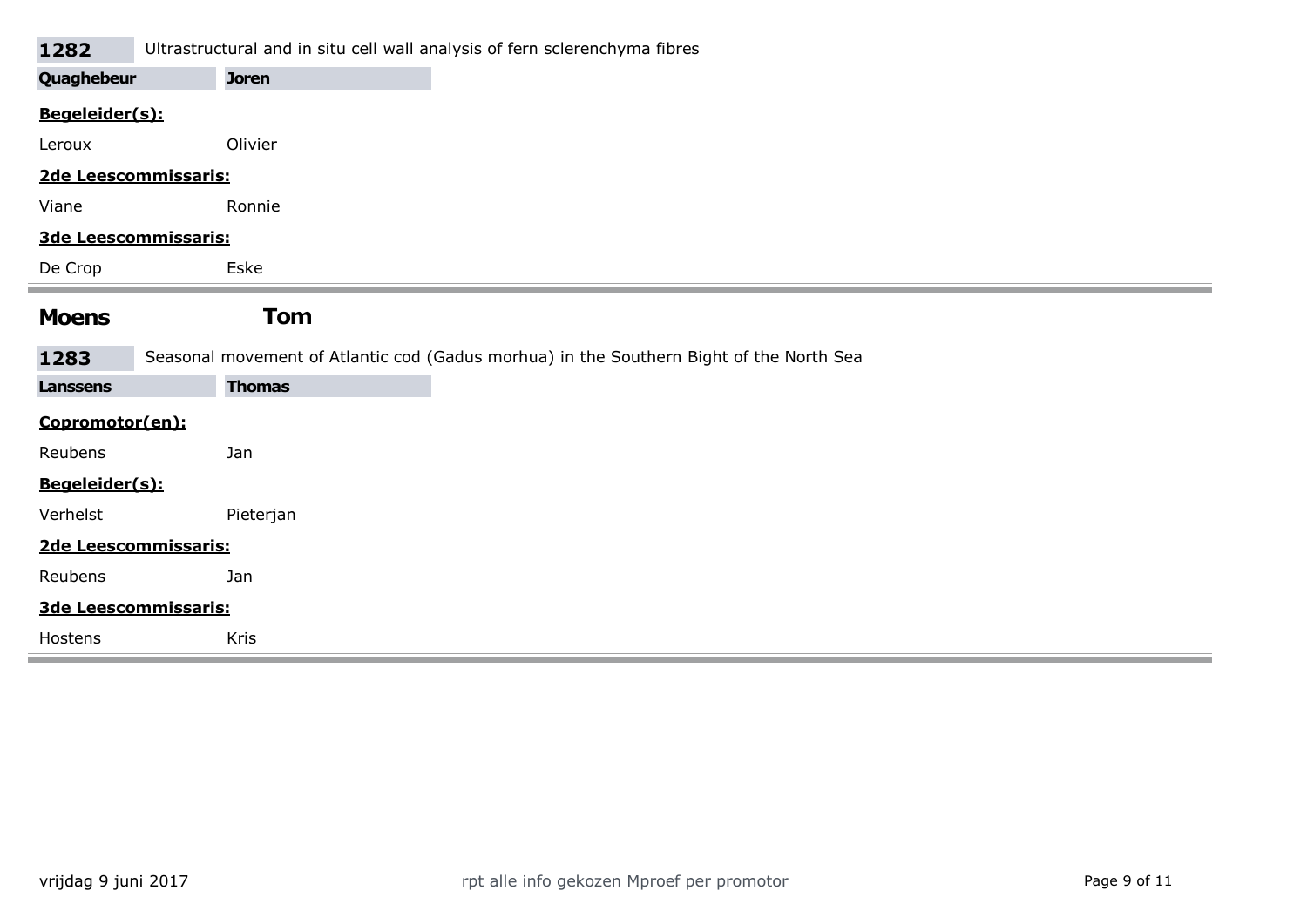| <b>Nowack</b>               | <b>Moritz</b>        |                                                                                                                             |
|-----------------------------|----------------------|-----------------------------------------------------------------------------------------------------------------------------|
| 1288                        | research             | Engineering CRISPR-Cas9 based transcriptional regulation systems for use as a versatile tool in plant programmed cell death |
| <b>Pfeiffer</b>             | <b>Marie Lucille</b> |                                                                                                                             |
| Copromotor(en):             |                      |                                                                                                                             |
| Goormachtig                 | Sofie                |                                                                                                                             |
| Begeleider(s):              |                      |                                                                                                                             |
| Buono                       | Rafael               |                                                                                                                             |
| 2de Leescommissaris:        |                      |                                                                                                                             |
| Nelissen                    | Hilde                |                                                                                                                             |
| <b>3de Leescommissaris:</b> |                      |                                                                                                                             |
| Jacobs                      | Thomas               |                                                                                                                             |

## Van Der Straeten Dominique

| 1300            | Thiamine feedback regulation in Arabidopsis thaliana and biofortification in rice (Oryza sativa) |
|-----------------|--------------------------------------------------------------------------------------------------|
| <b>Berckx</b>   | <b>Fede</b>                                                                                      |
| Copromotor(en): |                                                                                                  |
| Blancquaert     | Dieter                                                                                           |
| Begeleider(s):  |                                                                                                  |
| Blancquaert     | Dieter                                                                                           |
|                 | 2de Leescommissaris:                                                                             |
| Vandenbussche   | Filip                                                                                            |
|                 | 3de Leescommissaris:                                                                             |
| Stove           | Christophe                                                                                       |